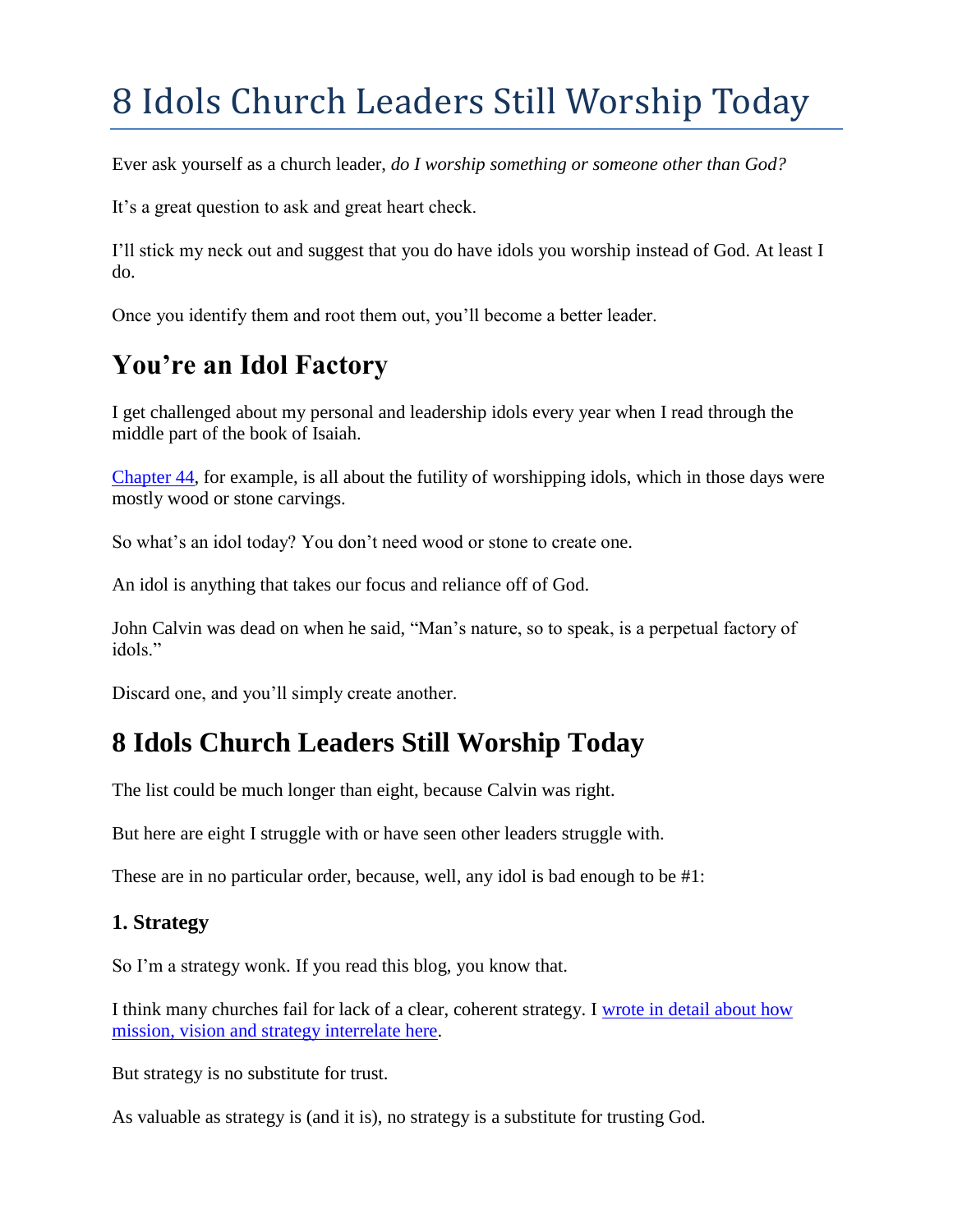Strategy makes an excellent servant and a terrible master.

# **2. Skill**

By all means, get better at what you do. Learn, listen, polish and perfect your skills.

Skill alone can get you far, but the church is a supernatural thing.

God changes hearts. You can't. I can't.

You know what's better than a skill set? A *surrendered* skill set.

Having a B-level set of skills that's surrendered is better than an A-level set of skills you're trying to use without God.

#### **3. Size**

There is no merit in size.

Some leaders think only bigger is better. But idolizing big can be a thin mask for ego. (Your selfworth rises and falls with big.)

Some idolize the romanticism of small. Yet idolizing small can be a thin mask for insecurity. (You love small only because you will never be big.)

There is no magic to size. Focus on getting healthy, and size will take care of itself.

Or to switch metaphors, pull some weeds, till the soil, plant some seeds and trust God to grow things at the pace and to the size he wants.

#### **4. Stats**

I love stats too much.

I watch attendance, baptisms, givings, group participation and volunteer rates like a hawk and then am disappointed if they don't meet my exaggerated expectations.

I watch my blog and [podcast](https://itunes.apple.com/us/podcast/carey-nieuwhof-leadership/id912753163?mt=2) stats too much, and—if I'm not careful—I'll even allow them to dictate my emotions.

Before you gloat a little, *ignoring* stats can be another idol.

Being the slacker-who-doesn't-care/I'm-too-hip-for-that leader can close you off to God as readily as being the leader who rises and falls with the numbers.

Stats tell you things. But they don't measure your worth. Or God's faithfulness.

Watch them. But don't believe they're a barometer on how awesome (or awful) you might be.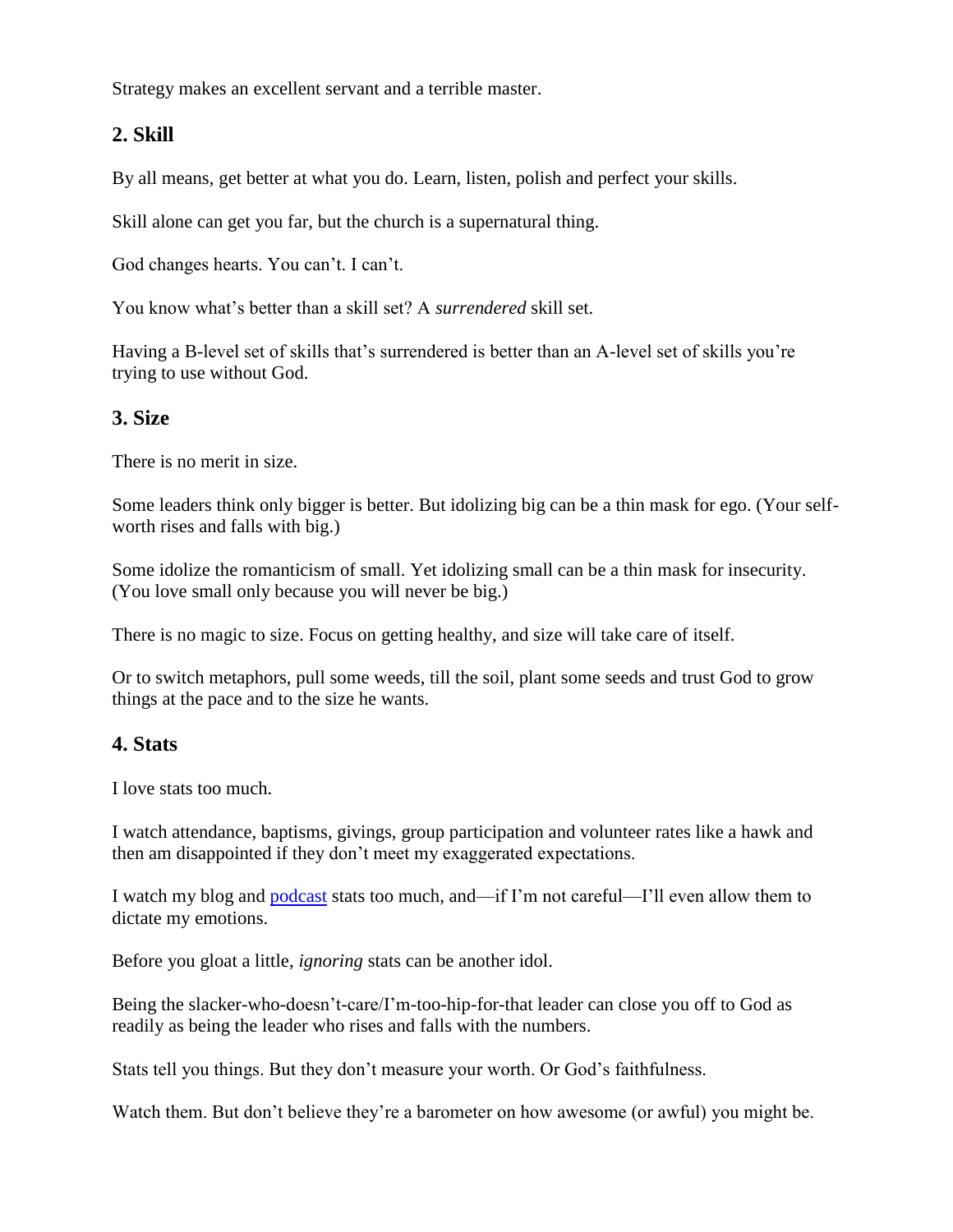# **5. Alliances**

I wish I had a better title for this, but 'alliances' simply refers to the group we do ministry with.

In some cases, it's your denomination or a church planting group. Or in my case, as a North [Point Strategic Partner,](http://northpointpartners.org/) it's [North Point Church.](http://northpoint.org/)

Alliances are often strategic and helpful. They have been for me.

But they are not your savior.

It's tempting to think, "If we join X group, our church would take off."

No … it probably wouldn't. Just so you know.

Alliances help. But they will not save. God does that.

# **6. More**

Too many times, I've caught myself worshipping the idol of more.

If I had more staff … more money … more lights … more team … more square footage … more fill-in-the-blank-with-whatever-your-current-obsession-is, then our church would be awesome.

Nope. God is awesome.

And again, there's nothing wrong with having more. It's just that *more* will not be your salvation.

Faithfulness is measured in what you do with what you have.

And if you steward what you have well, guess what? Often (not always, but often), you eventually end up with more.

Focus on what you have, not on what you don't have. That's better leadership.

# **7. Progress**

I seem to be far more addicted to progress than God appears to be. Or at least what *I* would define as progress (I'm quite sure God makes more progress on things than I do).

I often think I would be the worst biblical character.

I would not be good with being in prison for years like Joseph or Paul. Or wandering the desert for 40 years like Moses while people complained. Or waiting to be king for what must have seemed like an eternity to David.

If every graph is not up and to the right, I get worried.